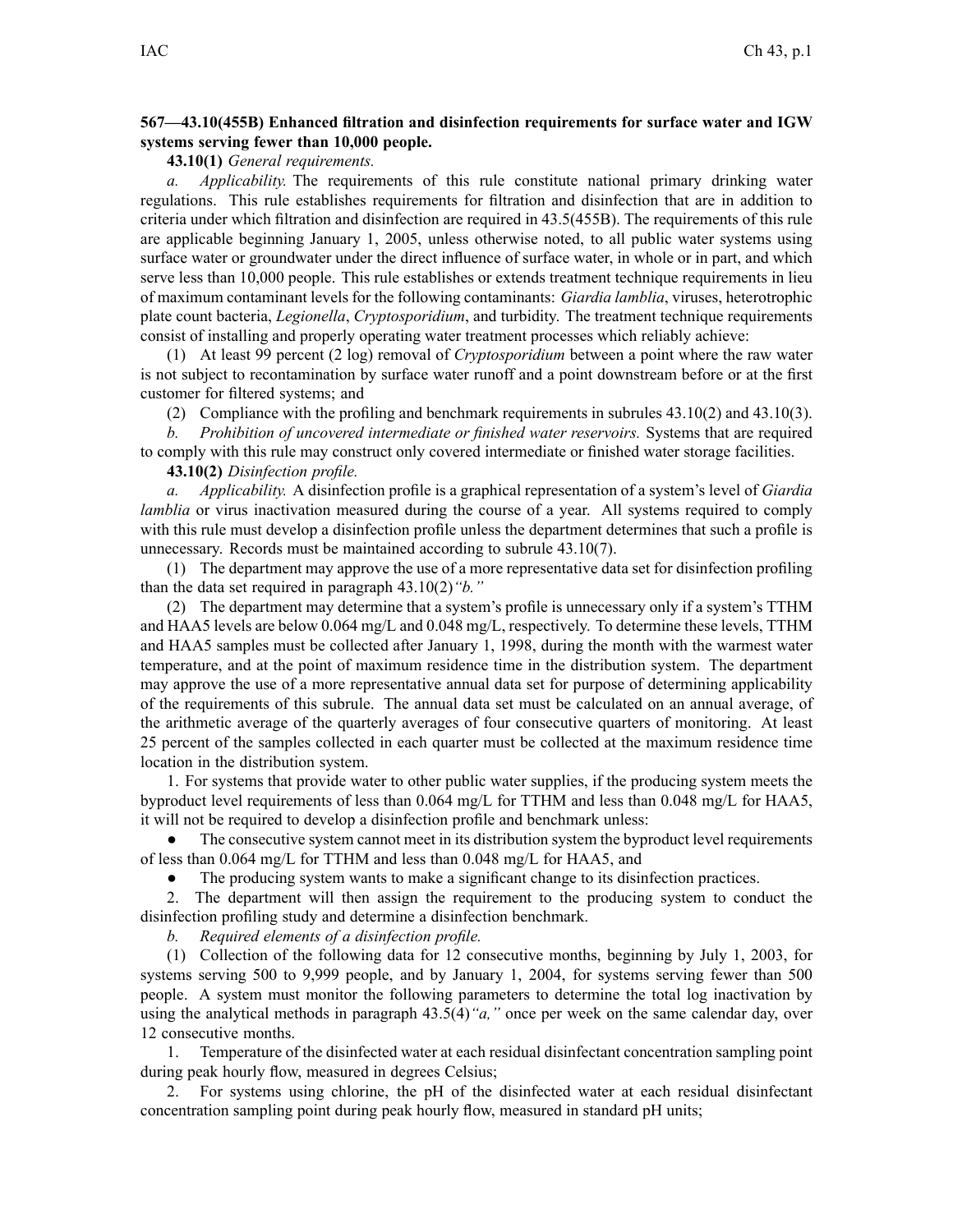3. The disinfectant contact time ("T") during peak hourly flow, measured in minutes; and

4. The residual disinfectant concentration(s) ("C") of the water following each point of disinfection at <sup>a</sup> point(s) prior to each subsequent point of disinfection and at the entry point to the distribution system or at <sup>a</sup> location just prior to the first customer during peak hourly flows, measured in mg/L.

(2) The data collected in 43.10(2)*"b"*(1) must be used to calculate the weekly log inactivation, along with the CT99.9 tables listed in Appendix A. The system must calculate the total inactivation ratio as follows and multiply the value by 3.0 to determine log inactivation of *Giardia lamblia*:

1. If the system uses only one point of disinfectant application, it must determine:

●One inactivation ratio (CT calc/CT<sub>99.9</sub>) before or at the first customer during peak hourly flow,

or

●Successive (CT calc/CT<sub>99.9</sub>) values, representing sequential inactivation ratios, between the point of disinfection application and <sup>a</sup> point before or at the first customer during peak hourly flow. Under this alternative, the system must calculate the total inactivation ratio by determining (CT calc/CT $_{99.9}$ ) for each sequence and then adding the (CT calc/CT<sub>99.9</sub>) values together to determine (3CT calc/CT<sub>99.9</sub>).

2. If <sup>a</sup> system uses more than one point of disinfectant application before the first customer, the system must determine the (CT calc/CT<sub>99.9</sub>) value of each disinfection segment immediately prior to the next point of disinfectant application, or for the final segment, before or at the first customer, during peak hourly flow using the procedure specified in 43.10(2)*"b"*(2) "1," second bulleted paragraph.

3. If <sup>a</sup> system uses chloramines, ozone, or chlorine dioxide for primary disinfection, the system must also calculate the inactivation logs for viruses and develop an additional disinfection profile for viruses using methods approved by the department.

(3) The weekly log inactivations are used to develop <sup>a</sup> disinfection profile, as follows:

1. The disinfection profile is developed by graphing each log inactivation data point versus time. Each log inactivation serves as <sup>a</sup> data point in the disinfection profile. The system will have obtained 52 measurements at <sup>a</sup> minimum, one for each week of the year.

2. The disinfection profile depicts the variation of microbial inactivation over the course of the year.

3. The system must retain the disinfection profile data both in <sup>a</sup> graphic form and in <sup>a</sup> spreadsheet, which must be available for review by the department.

4. This profile is used to calculate <sup>a</sup> disinfection benchmark if the system is considering changes to its disinfection practices.

**43.10(3)** *Disinfection benchmark.*

*a. Applicability.* Any system required to develop <sup>a</sup> disinfection profile under 43.10(2) must develop <sup>a</sup> disinfection benchmark prior to making any significant change in disinfection practice. The system must receive department approval before any significant change in disinfection practice is implemented. Records must be maintained according to subrule 43.10(7).

*b. Significant changes to disinfection practice.* Significant changes to disinfection practice include:

(1) Changes to the point of disinfection;

(2) Changes to the disinfectant(s) used in the treatment plant;

(3) Changes to the disinfection process; or

(4) Any other modification identified by the department.

*c. Calculation of the disinfection benchmark.* The system must calculate the disinfection benchmark in the following manner:

(1) Step 1. Using the data collected to develop the disinfection profile, the system must determine the average *Giardia lamblia* inactivation for each calendar month by dividing the sum of all *Giardia lamblia* inactivations for that month by the number of values calculated for that month.

(2) Step 2. The system must determine the lowest monthly average value out of the 12 values. This value becomes the disinfection benchmark.

*d. Information required for department approval of <sup>a</sup> change in disinfection practice.* Any significant change in disinfection practice must have been approved by the department before the system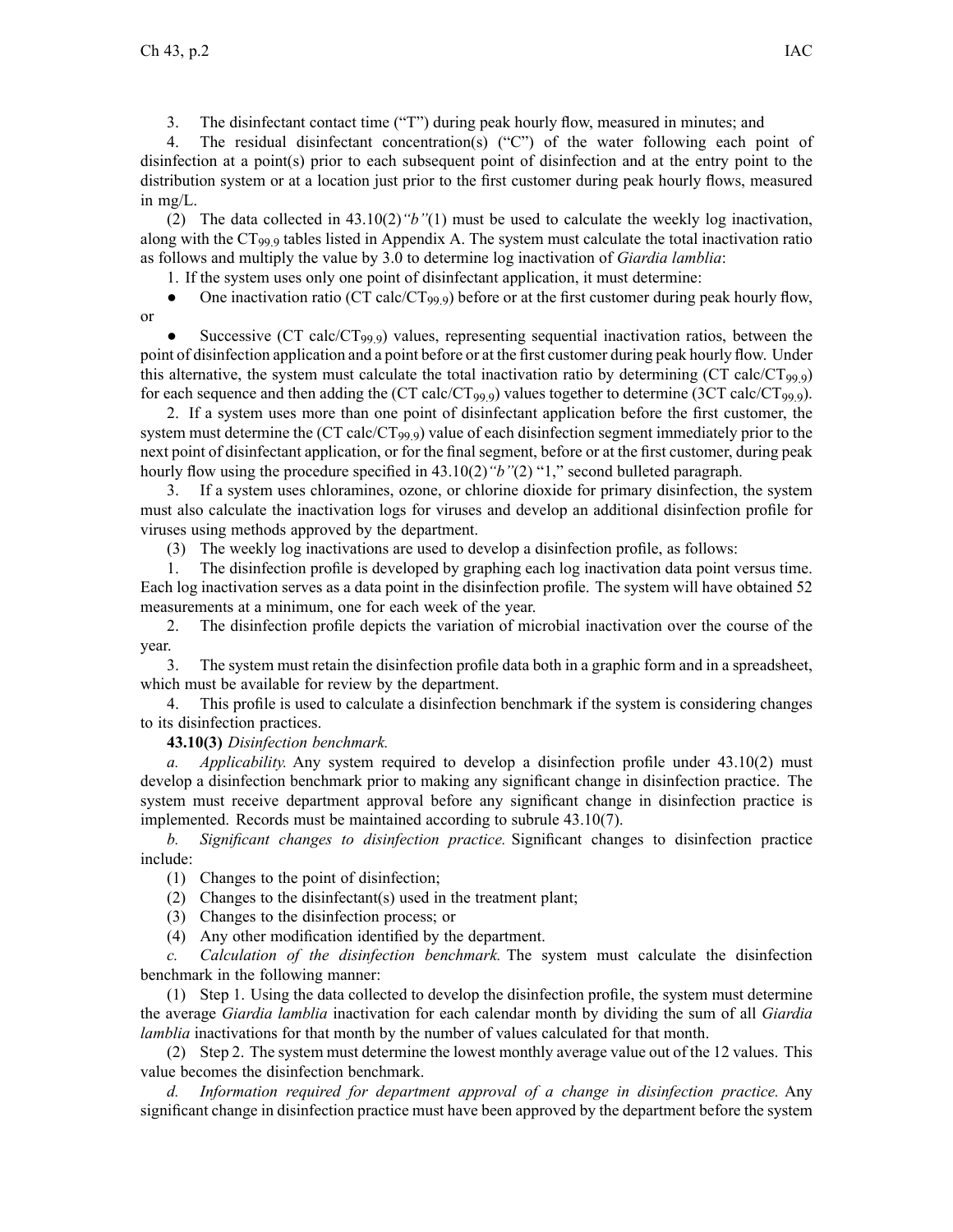institutes the change. The following information must be submitted by the system to the department as par<sup>t</sup> of the consultation and approval process.

- (1) A description of the proposed change;
- (2) The disinfection profile for *Giardia lamblia* and, if necessary, viruses;
- (3) The disinfection benchmark;
- (4) An analysis of how the proposed change will affect the current levels of disinfection; and
- (5) Any additional information requested by the department.

*e. Additional benchmark requirements if chloramines, ozone, or chlorine dioxide is used for primary disinfection.* If <sup>a</sup> system uses chloramines, ozone, or chlorine dioxide for primary disinfection, the system must calculate the disinfection benchmark from the data collected for viruses to develop the disinfection profile in addition to the *Giardia lamblia* disinfection benchmark calculated in paragraph 43.10(3)*"c."* This viral benchmark must be calculated in the same manner used to calculate the *Giardia lamblia* disinfection benchmark in paragraph 43.10(3)*"c."*

**43.10(4)** *Combined filter effluent turbidity requirements.* All systems using surface water or groundwater under the direct influence of surface water which serve less than 10,000 people must use filtration, and the turbidity limits that must be met depend upon the type of filtration used. Systems using lime softening may acidify representative combined filter effluent turbidity samples prior to analysis, using <sup>a</sup> protocol approved by the department.

*a. Conventional filtration treatment or direct filtration.*

(1) Turbidity must be measured in the combined filter effluent as described in paragraphs 43.5(4)*"a"* and *"b."*

(2) The turbidity in the combined filter effluent must be less than or equal to 0.3 NTU in 95 percen<sup>t</sup> of the turbidity measurements taken each month.

(3) The turbidity in the combined filter effluent must never exceed 1 NTU at any time during the month.

(4) The monthly reporting requirements are listed in subrule 43.10(6).

*b. Slow sand filtration or diatomaceous earth filtration.*

(1) Turbidity must be measured in the combined filter effluent as described in paragraphs 43.5(4)*"a"* and *"b."*

(2) The combined filter effluent turbidity limits of subrule 43.5(3) must be met.

(3) The monthly reporting requirements are listed in subrule 43.10(6).

*c. Other alternative filtration technologies.* By using pilot studies or other means, <sup>a</sup> system using alternative filtration must demonstrate to the satisfaction of the department that the system's filtration, in combination with disinfection treatment, consistently achieves 99 percen<sup>t</sup> removal of *Cryptosporidium* oocysts; 99.9 percen<sup>t</sup> removal, inactivation, or <sup>a</sup> combination of both, of *Giardia lamblia* cysts; and 99.99 percen<sup>t</sup> removal, inactivation, or <sup>a</sup> combination of both, of viruses. The department will then use the pilot study data to determine system-specific turbidity limits.

(1) Turbidity must be measured in the combined filter effluent as described in paragraphs 43.5(4)*"a"* and *"b."*

(2) The turbidity must be less than or equal to <sup>a</sup> value set by the department in 95 percen<sup>t</sup> of the combined filter effluent turbidity measurements taken each month, based on the pilot study. The value may not exceed 1 NTU.

(3) The combined filter effluent turbidity must never exceed <sup>a</sup> value set by the department, based on the pilot study. The value may not exceed 5 NTU.

(4) The monthly reporting requirements are listed in subrule 43.10(6).

**43.10(5)** *Individual filter turbidity requirements.* All systems utilizing conventional filtration or direct filtration must conduct continuous monitoring of turbidity for each individual filter. Records must be maintained according to subrule 43.10(7).

*a. Continuous turbidity monitoring requirements.* Following are the continuous turbidity monitoring requirements.

(1) Monitoring must be conducted using an approved method listed in paragraph 43.5(4)*"a"*;

(2) Calibration of turbidimeters must be conducted using proceduresspecified by the manufacturer;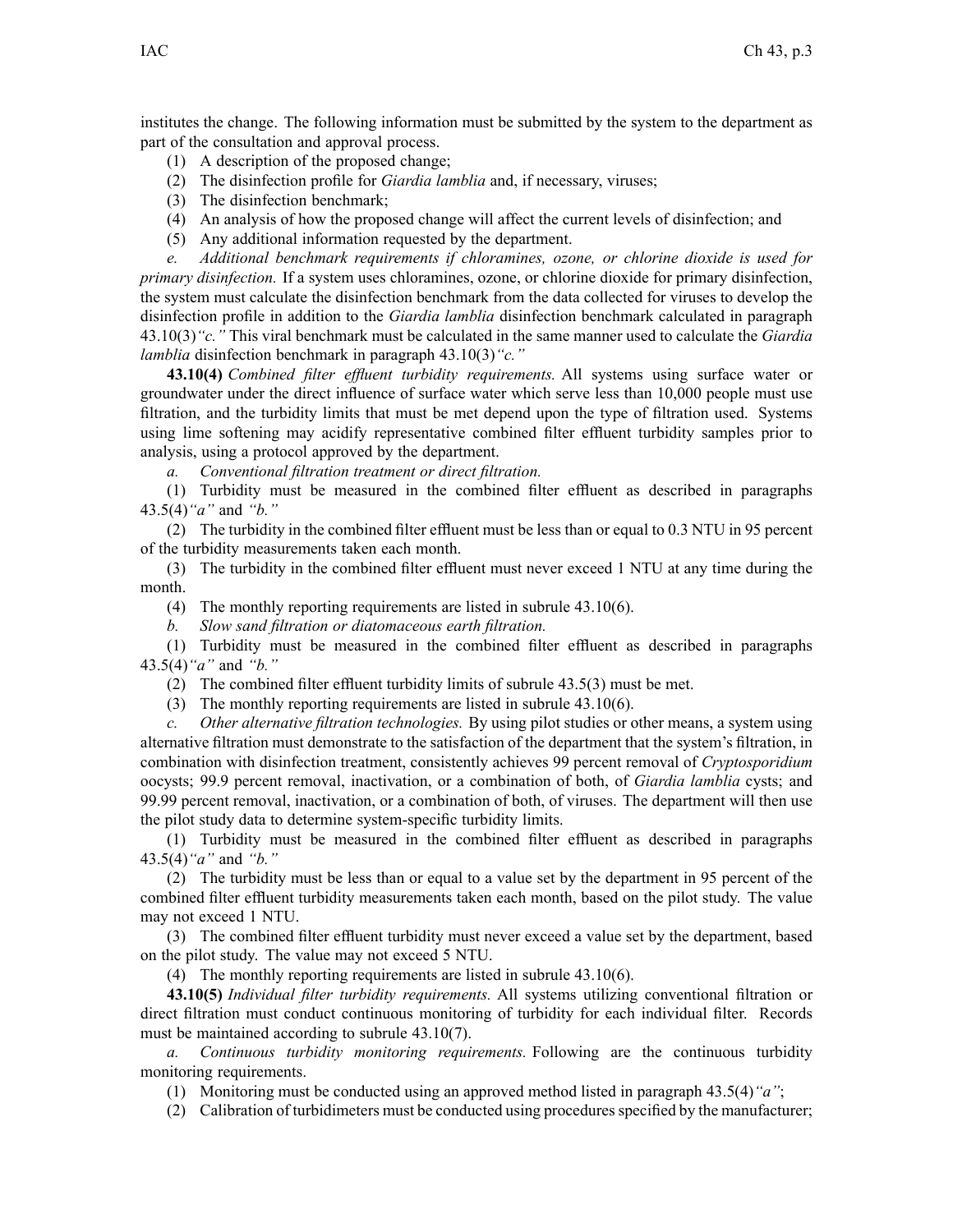- (3) Results of turbidity monitoring must be recorded at least every 15 minutes;
- (4) Monthly reporting must be completed according to subrule 43.10(6); and
- (5) Records must be maintained according to 43.10(7).

*b. Failure of continuous turbidity monitoring equipment.* If there is <sup>a</sup> failure in the continuous turbidity monitoring equipment, the system must conduct grab sampling every four hours in lieu of continuous monitoring until the turbidimeter is back on-line. A system has <sup>a</sup> maximum of 14 days after failure to repair the equipment, or else the system is in violation. The system must notify the department within 24 hours of both when the turbidimeter was taken off-line and when it was returned on-line.

*c. Special provision for one-filter or two-filter systems.* If <sup>a</sup> system has only one or two filters, it may conduct continuous monitoring of the combined filter effluent turbidity instead of individual effluent turbidity monitoring. The continuous monitoring of the combined filter effluent turbidity must meet the requirements listed in 43.10(5)*"a"* and *"b."*

*d. Alternative turbidity levels for systems using lime softening.* Systems using lime softening may apply to the department for alternative turbidity exceedance levels for the levels specified in 43.10(5) "*e.*" The system must be able to demonstrate to the satisfaction of the department that higher turbidity levels are due to lime carryover only, and not due to degraded filter performance.

*e. Requirements triggered by the individual filter turbidity monitoring data.* Systems are required to conduct additional activities based upon their individual filter turbidity monitoring data, as listed in this paragraph.

(1) If the turbidity of an individual filter (or the turbidity of the combined filter effluent for <sup>a</sup> system with one or two filters, pursuant to 43.10(5)<sup>"</sup>c") exceeds 1.0 NTU in two consecutive recordings taken 15 minutes apart, the system must repor<sup>t</sup> the following information in the monthly operation repor<sup>t</sup> to the department by the tenth day of the following month:

- 1. The filter number(s);
- 2. Corresponding date(s);
- 3. Turbidity value(s) which exceeded 1.0 NTU; and
- 4. The cause of the exceedance(s), if known.

(2) If the turbidity of an individual filter (or the turbidity of the combined filter effluent for <sup>a</sup> system with one or two filters, pursuant to  $43.10(5)$  "c") exceeds 1.0 NTU in two consecutive recordings 15 minutes apar<sup>t</sup> in three consecutive months, the system must meet the following requirements:

1. The system must conduct <sup>a</sup> self-assessment of the filter(s) within 14 days of the day the filter exceeded 1.0 NTU in two consecutive measurements for the third straight month, unless <sup>a</sup> comprehensive performance evaluation as specified in the following paragraph is required. Two-filter systems that monitor the combined filter effluent turbidity instead of the individual filters must conduct <sup>a</sup> self-assessment of both filters.

- 2. The self-assessment must consist of at least the following components:
- $\bullet$ Assessment of filter performance;
- $\bullet$ Development of <sup>a</sup> filter profile;
- $\bullet$ Identification and prioritization of factors limiting filter performance;
- $\bullet$ Assessment of the applicability of corrections;
- $\bullet$ Preparation of <sup>a</sup> filter self-assessment report;
- $\bullet$ Date the self-assessment requirement was triggered; and
- ●Date the self-assessment was completed.

(3) If the turbidity of an individual filter (or the turbidity of the combined filter effluent for <sup>a</sup> system with one or two filters, pursuant to  $43.10(5)$  "c") exceeds 2.0 NTU in two consecutive recordings 15 minutes apar<sup>t</sup> in two consecutive months, the system must meet the following requirements:

1. The system must arrange to have <sup>a</sup> comprehensive performance evaluation (CPE) conducted by the department or <sup>a</sup> third party approved by the department no later than 60 days following the day the filter exceeded 2.0 NTU in two consecutive measurements for the second straight month. The CPE repor<sup>t</sup> must be completed and submitted to the department within 120 days following the day the filter exceeded 2.0 NTU in two consecutive measurements for the second straight month.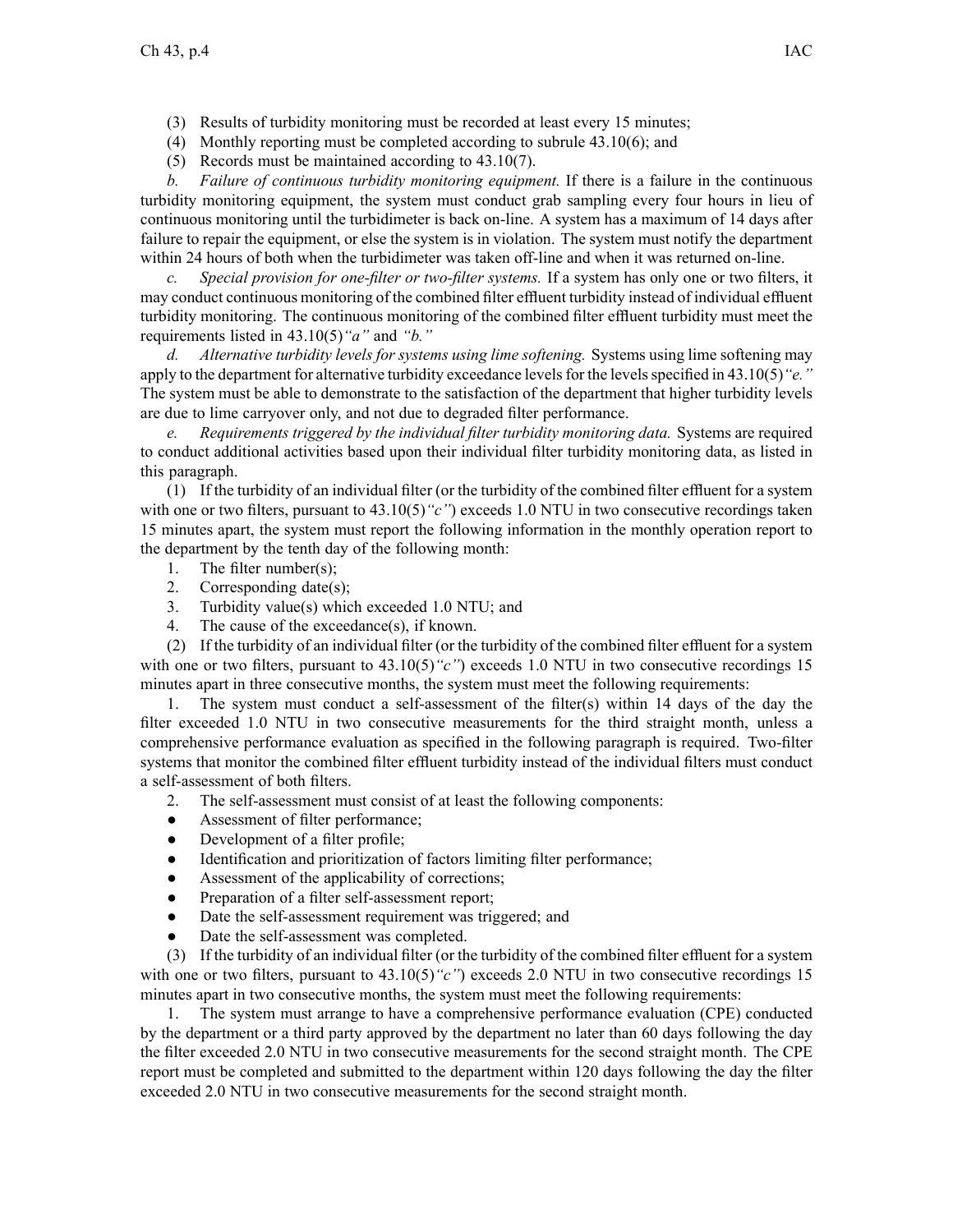2. A new CPE is not required if <sup>a</sup> CPE has been completed by the department or <sup>a</sup> third party approved by the department within the prior 12 months or if the system and department are jointly participating in an ongoing comprehensive technical assistance project at the system.

(4) The department may conduct <sup>a</sup> CPE at <sup>a</sup> system regardless of individual filter turbidity levels.

**43.10(6)** *Reporting requirements.* The system must meet the following reporting requirements:

*a. Combined filter effluent turbidity monitoring.*

(1) The following information must be reported in the monthly operation repor<sup>t</sup> to the department by the tenth day of the following month.

1. Total number of filtered water turbidity measurements taken during the month.

2. The number and percentage of filtered water turbidity measurements taken during the month which are less than or equal to the system's required 95th percentile limit.

3. The date and analytical result of any turbidity measurements taken during the month which exceeded the maximum turbidity limit for the system, in addition to the requirements of 43.10(6)*"a"*(2).

(2) For an exceedance of the combined filter effluent maximum turbidity limit, the following requirements must be met.

1. If at any time the turbidity exceeds 1 NTU in representative samples of filtered water in <sup>a</sup> system using conventional filtration treatment or direct filtration, the system must consult with the department as soon as practical, but no later than 24 hours after the exceedance is known, in accordance with the public notification requirements under 567—subparagraph 42.1(3)*"b"*(3).

2. If at any time the turbidity in representative samples of filtered water exceeds the maximum level under subrule 43.5(3) for slow sand filtration or diatomaceous earth filtration, the system must consult with the department assoon as practical, but no later than 24 hours after the exceedance is known, in accordance with the public notification requirements under 567—subparagraph 42.1(3)*"b"*(3).

3. If at any time the turbidity in representative samples of filtered water exceeds the maximum level set by the department under paragraph 43.10(4)*"c"* for filtration technologies other than conventional filtration treatment, direct filtration, slow sand filtration, or diatomaceous earth filtration, the system must consult with the department as soon as practical, but no later than 24 hours after the exceedance is known, in accordance with the public notification requirements under 567—subparagraph 42.1(3)*"b"*(3).

*b. Individual filter effluent turbidity monitoring.* The following information must be reported in the monthly operation repor<sup>t</sup> to the department by the tenth day of the following month, unless otherwise noted.

(1) That the system conducted individual filter turbidity monitoring during the month.

(2) For any filter that had two consecutive measurements taken 15 minutes apar<sup>t</sup> that exceeded 1.0 NTU, the following information must be reported:

- 1. The filter number(s);
- 2. The corresponding dates; and
- 3. The turbidity values that exceeded 1.0 NTU.

(3) If <sup>a</sup> self-assessment was required, the date it was triggered and the date the assessment was completed must be reported. If the self-assessment requirement was triggered in the last four days of the month, the information must be reported to the department by the 14th day of the following month.

(4) If <sup>a</sup> comprehensive performance evaluation was required, the date it was triggered must be reported. A copy of the CPE repor<sup>t</sup> must be submitted to the department within 120 days of when the CPE requirement was triggered.

*c. Disinfection profiling.* The following information must be reported to the department by January 1, 2004, for systems serving fewer than 500 people.

(1) Results of disinfection byproduct monitoring that indicate TTHM levels less than 0.064 mg/L and HAA5 levels less than 0.048 mg/L; or

(2) That the system has begun to collect the profiling data.

*d. Disinfection benchmarking.* Before <sup>a</sup> system that was required to develop <sup>a</sup> disinfection profile makes <sup>a</sup> significant change to its disinfection practice, it must repor<sup>t</sup> the following information